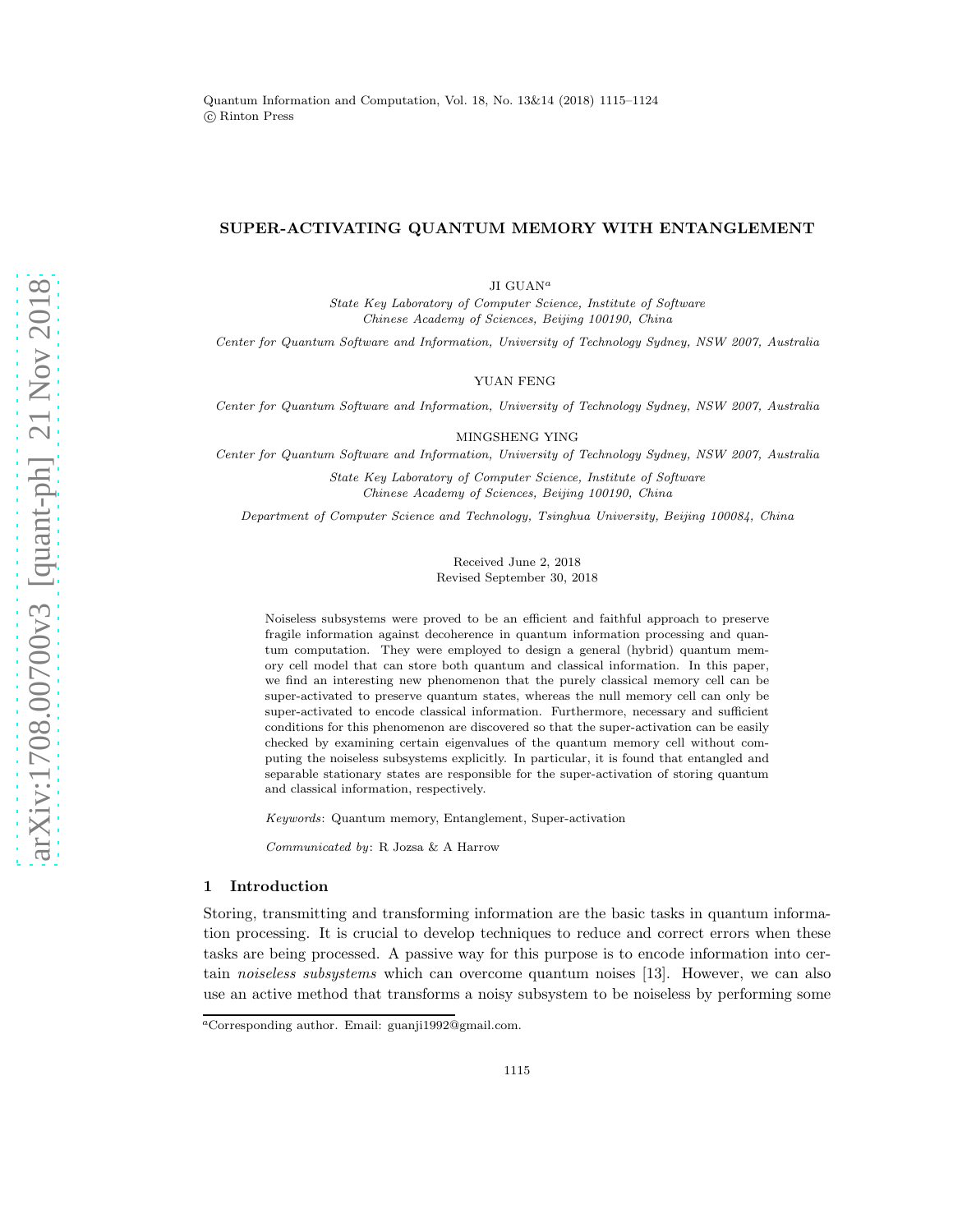correction operation. This method is termed as *operator quantum error correction* [10, 11]. These two approaches are usually complementary to each other in avoiding quantum errors [9]. Recently, two general frameworks using both the passive and active methods for perfectly protecting information have been developed, namely *information-preserving structures* [2] and *operator algebra quantum error correction* [1]. In particular, these approaches provide efficient ways for the protection of hybrid quantum-classical information.

Quantum memory is often considered as a method of delayed usage of quantum states and a set of quantum memory cells. The general *(hybrid) quantum memory cell* was first introduced in [12] and was also termed as *noiseless information-preserving structure* [3]. The memory cell  $\mathcal M$  has separate (orthogonal) sectors, and each sector is a noiseless subsystem, labeled by a classical "address". Quantum information is stored in each sector with the dimension being at least two, whereas classical information is encoded by the choice between the different sectors. It is reasonable to assume that in a quantum memory, the noise  $\mathcal E$ (characterized as a quantum operation) on every memory cell is independent of each other and can happen over and over again, while the number of the occurrence is unknown but the same on every memory cell. Moreover, the memory cell is uniquely determined by the noise  $\mathcal{E}$  [3], so we can define memory cell M by quantum operation  $\mathcal{E}$ . For simplicity, we directly use  $\mathcal E$  for M. However, useful noiseless subsystems (quantum information can be stored) are limited to the noise that contains some symmetries. Such symmetries are often absent in real devices [17, 16], and thus the memory cell can only preserve classical information if there are at least two sectors; in other words, it is degenerated to be *purely classical*.

In this paper, we consider two strategies of using quantum memory cells: individually and collectively. In particular, we observe an interesting new phenomenon: a purely classical memory cell  $\mathcal E$  can be super-activated to store quantum information; that is, collective use of memory cells can perfectly preserve quantum states while individual memory cell cannot. We find that the memory cell  $\mathcal E$  can be super-activated if and only if there is an entangled stationary state of  $\mathcal{E}^{\otimes 2}$ . Furthermore, we can give a simple characterization of the superactivation in terms of *external* eigenvalues (with magnitude one) of  $\mathcal{E}$ . This enables us to easily check the super-activation property as well as the existence of entangled stationary states. Once activated, the maximum dimension of sectors in the memory cell  $\mathcal E$  may have an exponential growth with the number of used memory cells. Moreover, we see that a *null memory cell* (no information can be protected) cannot be super-activated to store quantum information, but classical information can be preserved with the collective use of it. This property can be characterized by *internal* eigenvalues.

# 2 Quantum memory

Given a quantum system S with the associated (finite-dimensional) state space  $\mathcal{H}$ . We say that a quantum system A is a *subsystem* of S if  $\mathcal{H} = (\mathcal{H}_A \otimes \mathcal{H}_B) \oplus \mathcal{K}$  for some quantum system B, where  $\mathcal{H}_A$  and  $\mathcal{H}_B$  are the state spaces of A and B, respectively. Furthermore, if  $\dim(\mathcal{H}_B) = 1$ , then  $\mathcal{H}_A$  is a *subspace*. Let  $B(\mathcal{H})$  be the set of all linear operators on H and  $D(\mathcal{H})$  the set of *quantum states*, i.e. density operators with unit trace, on  $\mathcal{H}$ . The *support* of a quantum state  $\rho$ , denoted by  $\text{supp}(\rho)$ , is the linear span of the eigenvectors corresponding to non-zero eigenvalues of ρ. A *quantum operation* on H can be represented by a *completely positive and trace-preserving* (CPTP) map from operators on  $H$  to themselves. Quantum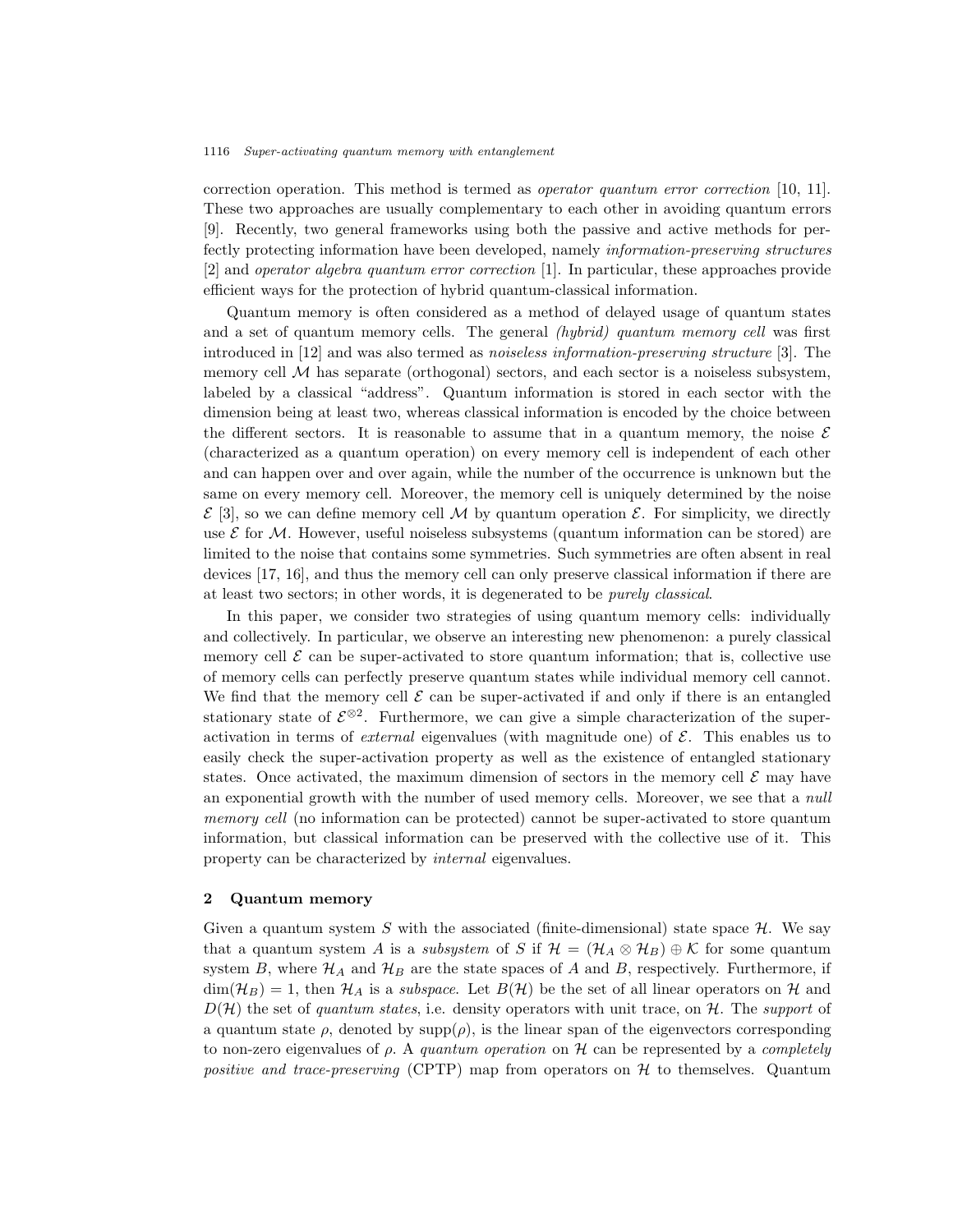noises and quantum channels both are concrete instances of quantum operations.

**Definition 1** Given a quantum operation  $\mathcal{E}$  on  $\mathcal{H} = (\mathcal{H}_A \otimes \mathcal{H}_B) \oplus \mathcal{K}$ , subsystem A is said to be noiseless *if for any*  $\rho_A$  *and*  $\rho_B$ *, there exists a quantum state*  $\xi_B$  *such that*  $\mathcal{E}(\rho_A \otimes \rho_B) = \rho_A \otimes \xi_B$ .

From the above definition, we see that  $\mathcal{H}_A$  is kept intact by the operation  $\mathcal{E}$ . It was shown in [4] that noiseless subsystems of  $\mathcal E$  can be characterized by the set of its *fixed points*, denoted by  $fix(\mathcal{E}) = \{A \in B(\mathcal{H}) \mid \mathcal{E}(A) = A\}$ . If  $\rho \in fix(\mathcal{E})$  is a quantum state, then we call it a *stationary state*; furthermore, if there is no other stationary state  $\sigma$  with supp $(\sigma) \subset \text{supp}(\rho)$ , then  $\rho$  is said to be *minimal*. From [3, 18], with an appropriate decomposition of the Hilbert space  $\mathcal{H} = \bigoplus_{k=1}^n (\mathcal{H}_{A_k} \otimes \mathcal{H}_{B_k}) \oplus \mathcal{K}$ , the fixed points admit a useful structure:

$$
fix(\mathcal{E}) = \bigoplus_{k=1}^{n} \left( B(\mathcal{H}_{A_k}) \otimes \sigma_k \right) \oplus 0, \tag{1}
$$

where  $\sigma_k$  is a full-rank quantum state on  $\mathcal{H}_{B_k}$  and  $\mathcal{H}_{A_i} \otimes \mathcal{H}_{B_i}$  is orthogonal to  $\mathcal{H}_{A_j} \otimes \mathcal{H}_{B_j}$ if  $i \neq j$ . This decomposition is unique (up to the order of k) and called the fixed-point *decomposition* of  $\mathcal E$  and can be computed by the algorithms in [9, 7]. It is easy to see that for each  $k$ ,  $\mathcal{H}_{A_k}$  is a noiseless subsystem. Conversely, this decomposition captures all noiseless subsystems; that is,  $\mathcal{H}_A$  is a noiseless subsystem if and only if  $\mathcal{H}_A \subseteq \mathcal{H}_{A_k}$  for some k.

Using the fixed-point decomposition of a given quantum operation  $\mathcal{E}$ , we can partition  $\eta(\mathcal{E})$ , its multiset of eigenvalues with magnitude one, into two parts. For each k, let  $\eta_k(\mathcal{E})$ be the multiset of *internal* eigenvalues of  $\mathcal{E}$  restricted on  $\mathcal{H}_{A_k} \otimes \mathcal{H}_{B_k}$  in Eq.(1), again with magnitude one, and let  $\bar{\eta}(\mathcal{E}) = \eta(\mathcal{E}) \setminus \cup_k \eta_k(\mathcal{E})$  be the *external* eigenvalues of  $\mathcal{E}$ .

To perfectly protect quantum information under a quantum noise  $\mathcal{E}$ , a quantum memory cell M is defined in [12, 3] as the structure of noiseless subsystems in Eq.(1) of  $\mathcal E$  to store quantum states into each noiseless quantum subsystem  $A_k$  if the dimension  $d_k > 1$  of  $\mathcal{H}_{A_k}$ . M can preserve quantum states against any power of  $\mathcal{E}$ , even though the exact number of  $\mathcal{E}$ happening is unknown. Therefore,  $M$  is useful in practice, and this is also the reason why we choose noiseless subsystems as the basis of quantum memory cells. On the other hand, if we can record the number of applications of  $\mathcal{E}$ , then quantum memory cells can be designed on more general reversible subsystems, called *decoherence-free subsystems* [15].

**Definition 2** Given a quantum operation  $\mathcal{E}$  on  $\mathcal{H} = (\mathcal{H}_A \otimes \mathcal{H}_B) \oplus \mathcal{K}$ , subsystem A is said to *be* decoherence-free *if we can find a unitary matrix*  $U_A$  *on*  $\mathcal{H}_A$  *such that for any*  $\rho_A$  *and*  $\rho_B$ *, there exists a quantum state*  $\xi_B$  *such that*  $\mathcal{E}(\rho_A \otimes \rho_B) = U_A \rho_A U_A^{\dagger} \otimes \xi_B$ .

Noiseless subsystems are a special case of decoherence-free subsystems. As  $U_A$  is reversible, decoherence-free subsystems can protect quantum information from any power of  $\mathcal E$  when the number of the power is kept.

Through the above discussions, M is characterized by  $\mathcal{E}$ , so in the following, for simplicity, we directly use  $\mathcal E$  for M. Define the *shape* of memory cell  $\mathcal E$  as  $\lambda(\mathcal E) = (d_1, \dots, d_n)$ . As the structure of  $fix(\mathcal{E})$  is unique (up to the order of k),  $\lambda(\mathcal{E})$  is well-defined. In a sense,  $\lambda(\mathcal{E})$  represents the capacity of the memory cell  $\mathcal{E}$ ; that is, how much quantum and classical information can be preserved:

- $|\lambda(\mathcal{E})|_{\infty} = \max_k d_k$  is the largest dimension of quantum states that can be stored;
- the length  $|\lambda(\mathcal{E})| = n$  is the preserved classical information as the choice between the different sectors.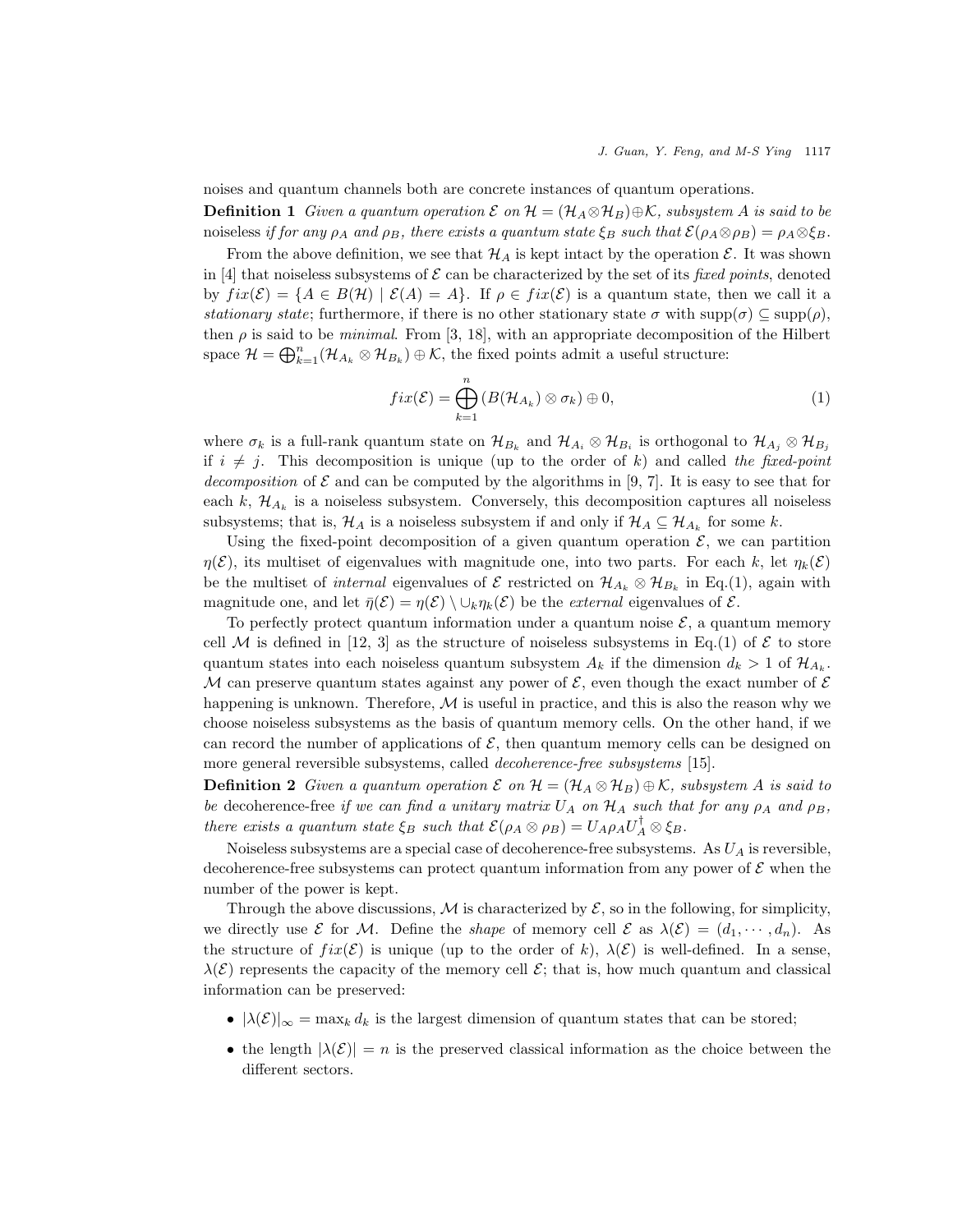If  $|\lambda(\mathcal{E})|_{\infty} = 1$  and  $|\lambda(\mathcal{E})| > 1$ , then the quantum memory cell is degenerated to be purely classical, and quantum information cannot be preserved. Furthermore, the memory cell is said to be *null* if  $\lambda(\mathcal{E}) = (1)$ ; that is, neither quantum nor classical information can be stored.

The quantum memory cell model encompasses the existing techniques for preserving quantum and classical information: noiseless subsystems, pointer basis [20] and decoherence-free subspaces [13]. For example, pointer bases have the shape  $(1, 1, \ldots, 1)$ , describing a complete set of one-dimensional k sectors (both  $A_k$  and  $B_k$  are trivial for all k). A decoherence-free subspace has the shape (d), describing a single k sector with a trivial  $B_k$ .

In the following sections, we will concern the *super-activations* of quantum memory cells. **Definition 3** Given a quantum memory cell  $\mathcal{E}$ ,

- $\bullet$  E is said to be super-activated to preserve quantum information, if  $\mathcal E$  cannot store quan*tum states but*  $\mathcal{E}^{\otimes 2}$  *can, i.e.,*  $|\lambda(\mathcal{E})|_{\infty} = 1$  *and*  $|\lambda(\mathcal{E}^{\otimes 2})|_{\infty} > 1$ *; for simplicity, we can directly say that*  $|\lambda(\mathcal{E})|_{\infty}$  *is super-activated.*
- E *is said to be super-activated to preserve classical information, if* E *cannot store classical bits but*  $\mathcal{E}^{\otimes 2}$  *can, i.e.,*  $|\lambda(\mathcal{E})| = 1$  *and*  $|\lambda(\mathcal{E}^{\otimes 2})| > 1$ *; for simplicity, we can directly say that*  $|\lambda(\mathcal{E})|$  *is super-activated.*

# 3 Super-activation for storing classical information

Given a quantum memory cell  $\mathcal{E}$ , if its shape is  $(1, \dots, 1)$ , then quantum information cannot be stored in it. Indeed, it was shown in [17, 16] that in practice only a very small set of quantum memory cells admits a useful noiseless subsystem (with the dimension being at least 2). Fortunately, this problem can be remedied by the collective use of quantum memory cells where a super-activation of  $|\lambda(\cdot)|_{\infty}$  can happen. Let us start with the simplest case with the shape  $\lambda(\mathcal{E}) = (1)$ , i.e., a null memory cell. Typical examples include irreducible quantum channels (having only one stationary state with the full rank) and amplitude damping channels. In this case, memory cell  $\mathcal E$  behaves periodically in some subspaces.

**Lemma 1** Let  $\mathcal{E}$  be a quantum memory cell with  $\lambda(\mathcal{E}) = (1)$ . Then there exists some integer p *such that*

- (1)  $\eta(\mathcal{E}) = {\exp(2\pi i k/p)}_{k=0}^{p-1}$  *with each element being internal*;
- (2) a set of mutually orthogonal states  $\{\rho_i\}_{i=0}^{p-1}$  can be found such that  $\mathcal{E}(\rho_i) = \rho_i \boxplus_1$ , where ⊞ *denotes addition modulo* p*.*

*Proof.* See the Appendix. □

The integer  $p(\mathcal{E}) = p$  in the above lemma is called the *period* of  $\mathcal{E}$ . Note that  $p(\mathcal{E})$  is the number of internal eigenvalues. Apparently, the memory cell  $\mathcal E$  cannot store quantum and classical information. However, we can create new shelters for classical information by using two quantum memory cells with the simplest shapes; that is,  $|\lambda(\cdot)|$  can be activated for storing classical information. The following is a simple example of such super-activation.

**Example 1** Let  $\mathcal E$  be a quantum memory cell on  $\mathcal H = \lim \mathrm{span}\{|0\rangle, |1\rangle\}$  with  $\mathcal E(\cdot) = |0\rangle\langle 1| \cdot$  $|1\rangle\langle 0| + |1\rangle\langle 0| \cdot |0\rangle\langle 1|$ . It is easy to see that  $\lambda(\mathcal{E}) = (1)$  and  $\lambda(\mathcal{E}^{\otimes 2}) = (1, 1)$ *, indicating that*  $|\lambda(\mathcal{E})|$  *is activated.*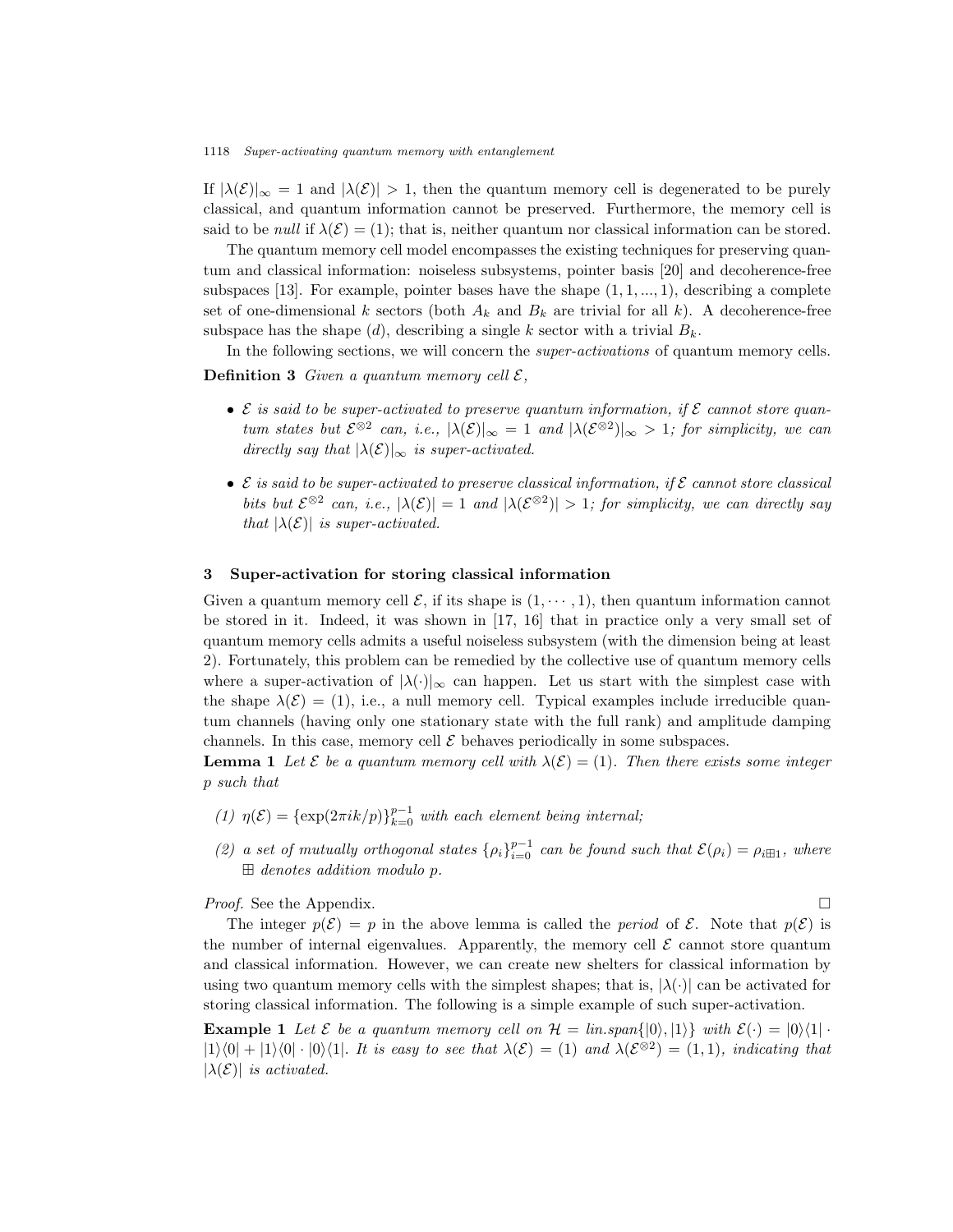A general characterization of super-activation for storing classical information is presented in the following:

**Theorem 1** *For any two quantum memory cells*  $\mathcal{E}$  *and*  $\mathcal{F}$  *with*  $|\lambda(\mathcal{E})| = |\lambda(\mathcal{F})| = 1$ *, there exists a set of mutually orthogonal quantum states*  $\{\rho_i\}_{i=0}^{m-1}$  with  $m = \text{gcd}\{p(\mathcal{E}), p(\mathcal{F})\}$ , the *greatest common divisor of*  $p(\mathcal{E})$  *and*  $p(\mathcal{F})$ *, such that:* 

$$
fix(\mathcal{E}\otimes\mathcal{F})=\bigoplus_{i=0}^{m-1}\rho_i\oplus 0
$$

*that is,*  $\lambda(\mathcal{E} \otimes \mathcal{F}) = (1, \dots, 1)$  *and*  $|\lambda(\mathcal{E} \otimes \mathcal{F})| = m$ *. Furthermore, for each i,*  $\rho_i$  *is separable. Proof.* As  $|\lambda(\mathcal{E})| = |\lambda(\mathcal{F})| = 1$ , there is only one stationary state  $\sigma$  and  $\rho$  for  $\mathcal E$  and  $\mathcal F$ , respectively. By Lemma 1(2), there are two sets of mutually orthogonal states  $\{\sigma_i\}_{i=0}^{p(\mathcal{E})-1}$  and  $\{\rho_i\}_{i=0}^{p(\mathcal{F})-1}$  such that  $\mathcal{E}(\sigma_i) = \sigma_{i \boxplus 1}$  and  $\mathcal{F}(\rho_i) = \rho_{i \boxplus 1}$ . For  $0 \le i \le m-1$ , let

$$
\sigma^i = \frac{1}{K_{\mathcal{E}}} \sum_{j=0}^{K_{\mathcal{E}}-1} \sigma_{i \boxplus j m}, \qquad \rho^i = \frac{1}{K_{\mathcal{F}}} \sum_{j=0}^{K_{\mathcal{F}}-1} \rho_{i \boxplus j m}
$$

where  $K_{\mathcal{E}} = p(\mathcal{E})/m$  and  $K_{\mathcal{F}} = p(\mathcal{F})/m$ . We claim that  $\{(\sum_i \sigma^i \otimes \rho^{i\boxplus j})/m\}_{j=0}^{m-1}$  is a set of mutually orthogonal stationary state for  $\mathcal{E} \otimes \mathcal{F}$ . Indeed, by Lemma 1(1), we have  $\eta(\mathcal{E}) =$  $\{\exp(2\pi i k/p(\mathcal{E}))\}_{k=0}^{p(\mathcal{E})-1}$  and  $\eta(\mathcal{F}) = \{\exp(2\pi i k/p(\mathcal{F}))\}_{k=0}^{p(\mathcal{F})-1}$ , so the multiplicity of eigenvalue one (for  $\mathcal{E} \otimes \mathcal{F}$ ) is m. Thus for each j,  $(\sum_{i=0}^{m-1} \sigma^i \otimes \rho^{i\boxplus j})/m$  is a minimal stationary state of  $\mathcal{E} \otimes \mathcal{F}$ . We finish the proof by noting that it has no other minimal stationary states.

The proof of Theorem 1 gives us an explicit way to construct the memory cell structure, namely the decomposition Eq.(1). Usually, entanglement is responsible for the superactivation of many physical quantities in quantum information theory, such as the zero-error capacity of quantum channels [5]. However, the above theorem shows that it is not the case for  $|\lambda(\cdot)|$ .

For the special case where multiple copies of  $\mathcal E$  are collectively used, we have: **Corollary 1** *Suppose*  $\mathcal{E}$  *is a null memory cell with*  $|\lambda(\mathcal{E})| = 1$ *. Then* 

- $(1)$   $|\lambda(\mathcal{E}^{\otimes t})| = p(\mathcal{E})^{t-1}$  for any  $t \geq 1$ . That is, perfect storage of classical information can *always be super-activated as long as*  $p(\mathcal{E}) > 1$ ;
- $(2)$   $|\lambda(\mathcal{E}^{\otimes t})|_{\infty} = 1$  *for any*  $t \geq 1$ *. That is, no quantum information can be perfectly preserved even collective use of memory cells is employed;*
- *(3) All stationary states of*  $\mathcal{E}^{\otimes t}$  *are separable.*

*Proof.* By the similar construction of stationary states in the proof of Theorem 1, we obtain  $p(\mathcal{E})^{t-1}$  separable and mutually orthogonal stationary states for  $\mathcal{E}^{\otimes t}$ . Then we compute  $\lambda(\mathcal{E}^{\otimes t}) = (1, \dots, 1)$  and  $|\lambda(\mathcal{E}^{\otimes t})| = p(\mathcal{E})^{t-1}$  by noting that the multiplicity of eigenvalue one (for  $\mathcal{E}^{\otimes t}$ ) is  $p(\mathcal{E})^{t-1}$ .

Note that the period of a null memory cell represents how much classical information can be activated. The above corollary shows that once activation happens, the amount of preserved information can grow up continuously with the number of the application of the memory cells.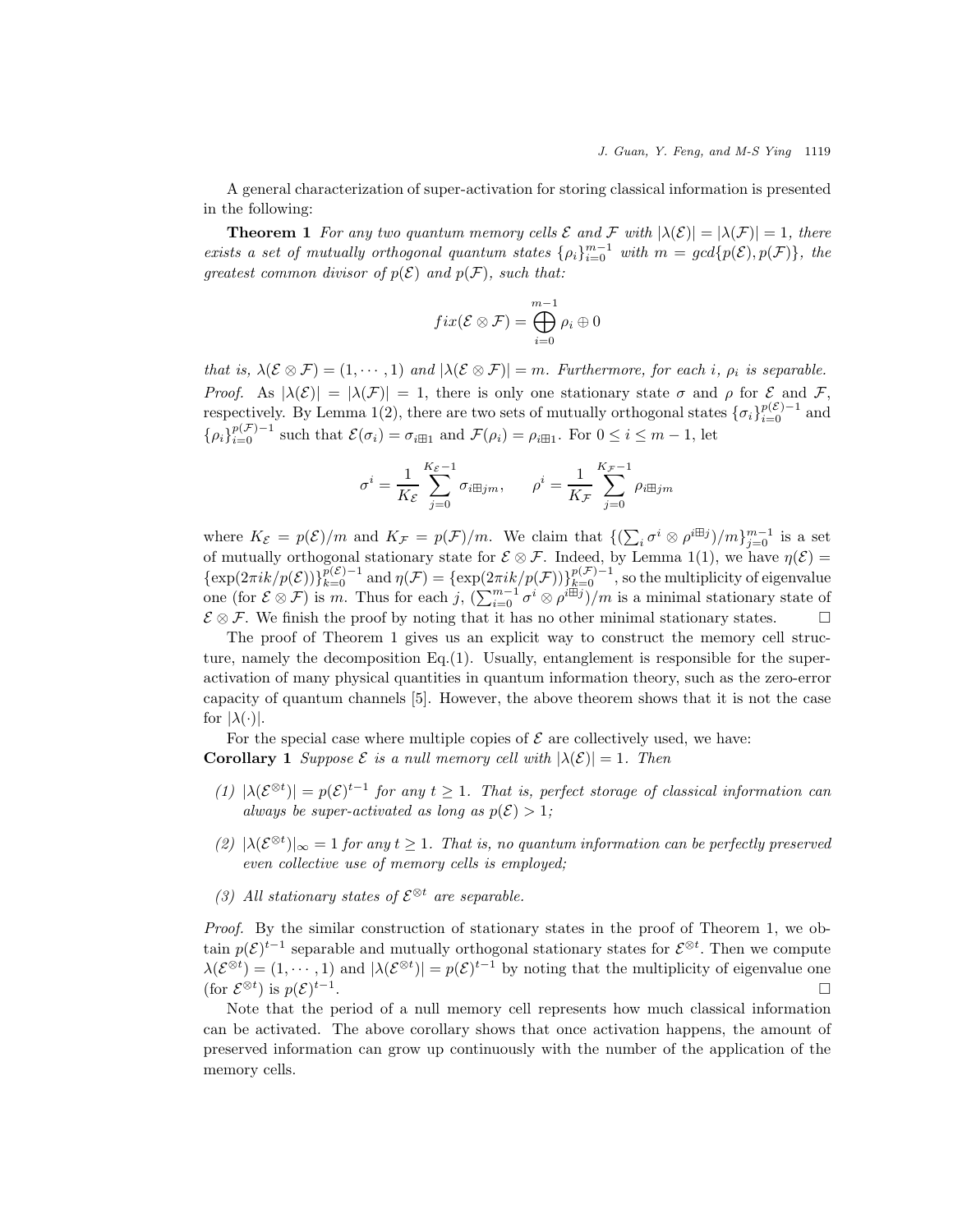# 4 Super-activation for storing quantum information

The results presented in the last section show that two null memory cells can be used together to super-activate the amount  $|\lambda(\mathcal{E})|$  of stored classical information. In this section, we are going to show how the amount  $|\lambda(\mathcal{E})|_{\infty}$  of stored quantum information can be super-activated. The following theorem gives a necessary and sufficient condition for this quantum superactivation.

**Theorem 2** Let  $\mathcal E$  and  $\mathcal F$  be two quantum memory cells with  $|\lambda(\mathcal E)|_{\infty} = |\lambda(\mathcal F)|_{\infty} = 1$ . *Then the following statements are equivalent:*

- $(1)$  |λ(**ε** ⊗ **F**)|<sub>∞</sub> > 2*;*
- *(2) there exists an entangled stationary state for*  $\mathcal{E} \otimes \mathcal{F}$ ;
- *(3) there exist*  $a \in \eta(\mathcal{E})$ *,*  $b \in \eta(\mathcal{F})$  *such that*  $ab = 1$ *, and* a *or b is external, i.e.*  $a \in \overline{\eta}(\mathcal{E})$  *or*  $b \in \bar{\eta}(\mathcal{F}).$

*Proof.* The implications (1)  $\Rightarrow$  (3) and (2)  $\Rightarrow$  (3) are from Theorem 1. As  $|\lambda(\mathcal{E})|_{\infty} =$  $|\lambda(\mathcal{F})|_{\infty} = 1, \lambda(\mathcal{E}) = (1, \dots, 1)$  and  $\lambda(\mathcal{F}) = (1, \dots, 1)$ ; that is there are only finitely many mutually orthogonal minimal stationary states  $\{\rho_i\}$  and  $\{\sigma_j\}$  for  $\mathcal E$  and  $\mathcal F$ , respectively. If for any  $a \in \eta(\mathcal{E})$  and  $b \in \eta(\mathcal{F})$ ,  $ab = 1$  can only occur when a and b both are internal, i.e.  $a \notin \overline{\eta}(\mathcal{E})$  and  $b \notin \overline{\eta}(\mathcal{F})$ , then it is enough to restrict  $\mathcal E$  and  $\mathcal F$  onto the subspaces supp $(\rho_i)$  and  $\text{supp}(\sigma_j)$  respectively, for each i and j, when we compute  $fix(\mathcal{E} \otimes \mathcal{F})$ . Furthermore, as for each  $\rho_i$  and  $\sigma_j$  are minimal, the restricted memory cells  $\mathcal{E}_i$  and  $\mathcal{F}_j$  have the simplest shapes. Therefore, following Theorem 1, all stationary states are separable and  $|\lambda(\mathcal{E} \otimes \mathcal{F})|_{\infty} = 1$ , contradicting the assumptions (1) or (2).

To prove  $(3) \Rightarrow (1)$  and  $(3) \Rightarrow (2)$ , let A and B be eigenvectors of E and F corresponding to eigenvalues a and b respectively, i.e.  $\mathcal{E}(A) = aA$  and  $\mathcal{F}(B) = bB$ . In the following, we only prove the case that  $a \in \overline{\eta}(\mathcal{E})$  and  $b \in \overline{\eta}(\mathcal{F})$ . Other cases are similar.

From the decomposition Eq.(1) of  $\mathcal E$  and  $\mathcal F$ , there exist mutually orthogonal minimal stationary states  $\rho_1$ ,  $\rho_2$  for  $\mathcal E$  and  $\sigma_1$ ,  $\sigma_2$  for  $\mathcal F$  such that

$$
A \in \text{lin.span}\{|\psi_1\rangle\langle\psi_2| : |\psi_i\rangle \in \text{supp}(\rho_i), i = 1, 2\},
$$
  

$$
B \in \text{lin.span}\{|\phi_1\rangle\langle\phi_2| : |\phi_i\rangle \in \text{supp}(\sigma_i), i = 1, 2\}.
$$

Then we can find a positive number  $\epsilon$  such that

$$
\frac{1}{K} \left[ \rho_1 \otimes \sigma_1 + \rho_2 \otimes \sigma_2 + \epsilon (A \otimes B + A^{\dagger} \otimes B^{\dagger}) \right]
$$

is a stationary state for  $\mathcal{E} \otimes \mathcal{F}$ , where K is a normalization factor. Note that this state is entangled by the positive partial transpose criteria [14], thus (2) holds.

Suppose  $|\lambda(\mathcal{E} \otimes \mathcal{F})|_{\infty} = 1$ . Then there are finitely many mutually orthogonal minimal stationary states  $\{\xi_i\}_{i=1}^m$  for  $\mathcal{E} \otimes \mathcal{F}$ . By [18, Corollary 6.5], it contradicts the fact that  $A \otimes B$ ,  $\rho_1 \otimes \sigma_1$  and  $\rho_2 \otimes \sigma_2$  can all be linearly represented by  $\{\xi_i\}_{i=1}^m$ . This proves (1). **Corollary 2** *Given a quantum memory cell*  $\mathcal{E}$ ,  $|\lambda(\mathcal{E})|_{\infty}$  *can be super-activated if and only if the multiset*  $\bar{\eta}(\mathcal{E})$  *of external eigenvalues is not empty. Furthermore,*  $|\lambda(\mathcal{E}^{\otimes t})|_{\infty}$  *is increasing with* t*.*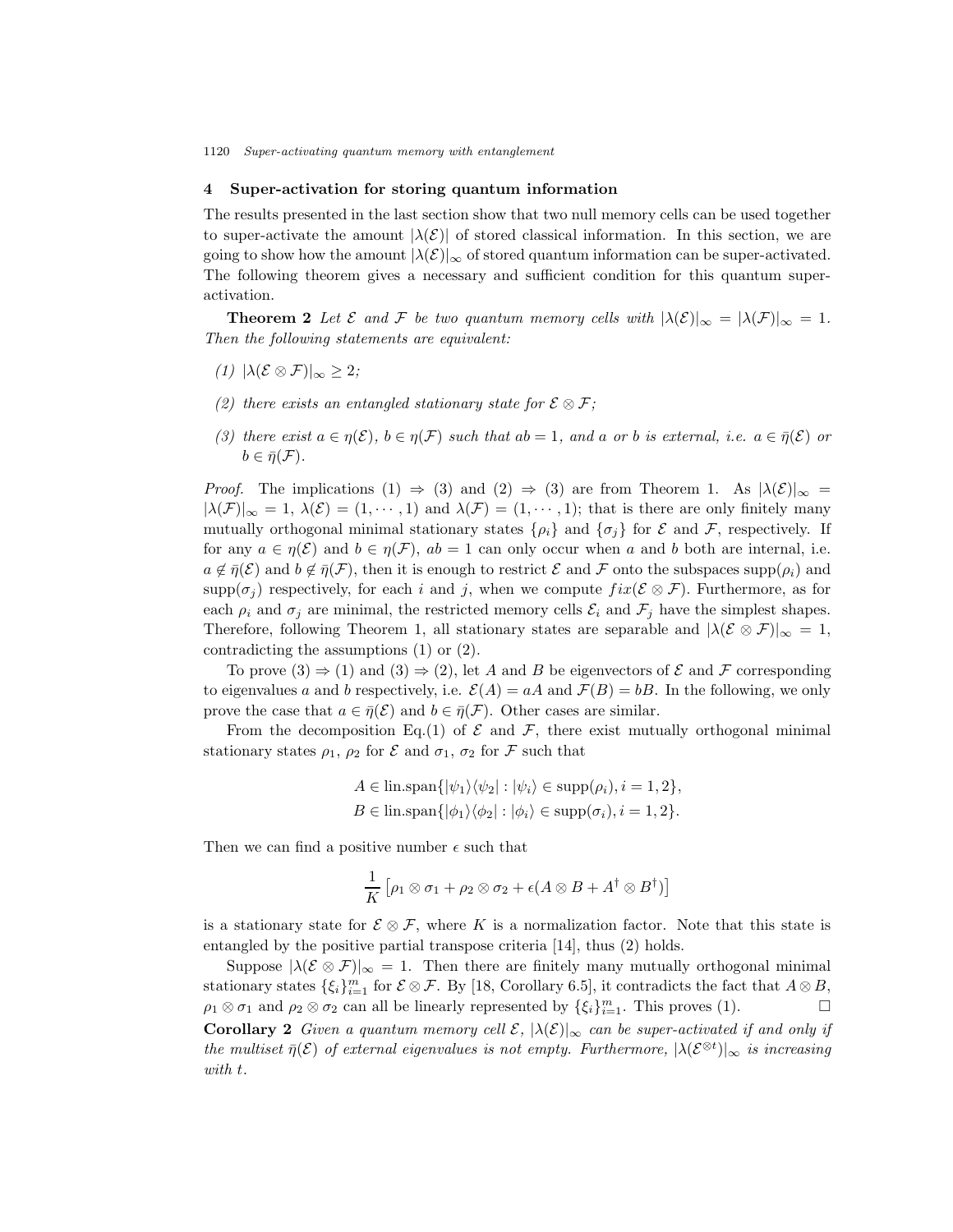*Proof.* It suffices to note that the set of eigenvalues of  $\mathcal{E}$  is closed under complex conjugate. Furthermore, if  $n > m$ , the noiseless subsystems of  $\mathcal{E}^{\otimes m}$  is also the noiseless subsystems of  $\mathcal{E}^{\otimes n}$ , so  $|\lambda(\mathcal{E}^{\otimes n})|_{\infty} \geq |\lambda(\mathcal{E}^{\otimes m})|_{\infty}$ .

Note that computing  $\bar{\eta}(\mathcal{E})$  is an easy linear algebra exercise. Thus super-activation of a given quantum memory cell  $\mathcal E$  can be checked easily without finding an entangled stationary state or the noiseless subsystems of  $\mathcal{E}^{\otimes t}$ .

Theorem 2 and Corollary 2 have some interesting implications. First, if we want to super-activate  $|\lambda(\mathcal{E})|_{\infty}$  by collective use of  $\mathcal{E}, \mathcal{E}$  must have at least two (mutually orthogonal) stationary quantum states; i.e.  $|\lambda(\mathcal{E})| > 1$ . This means that classical information can be stored in the memory cell  $\mathcal E$ . Therefore, such super-activation implies the preservation of classical information. This is in sharp contrast to the super-activation in zero-error communication over quantum channels: there exist quantum channels  $\mathcal{F}_1$  and  $\mathcal{F}_2$  such that both of them have vanishing zero-error classical capacity (meaning that classical information cannot be sent without errors), but the zero-error quantum capacity of  $\mathcal{F}_1 \otimes \mathcal{F}_2$  is positive (meaning that we can use it to transmit quantum information perfectly) [6]. Secondly, if an entangled stationary state is found, then there is at least one useful noiseless subsystem in the whole memory cell system that can be used to store (entangled) quantum states. So, entanglement can be served as a signal for protecting quantum information, like the period in the superactivation of  $|\lambda(\cdot)|$ . Thirdly, the quantities  $|\lambda(\cdot)|_{\infty}$  and  $|\lambda(\cdot)|$  are not multiplicable, i.e. in general  $|\lambda(\mathcal{E}\otimes\mathcal{F})|_{\infty}\neq |\lambda(\mathcal{E})|_{\infty}\cdot |\lambda(\mathcal{F})|_{\infty}$  and  $|\lambda(\mathcal{E}\otimes\mathcal{F})|\neq |\lambda(\mathcal{E})|\cdot |\lambda(\mathcal{F})|$ . This implies that the amount of information that can be preserved through a quantum memory cell depends on what other memory cells are also available.

Mathematically, given a quantum memory cell  $\mathcal{E}$ , the shape is fully determined by its magnitude-one eigenvalues and the corresponding eigenvectors, and the super-activation of  $|\lambda(\cdot)|$  and  $|\lambda(\mathcal{E})|_{\infty}$  is determined by internal and external eigenvalues of  $\mathcal{E}$ , respectively. This indicates that eigenvalues with magnitude one have different roles in information storage.

Finally, we present a simple example to show that the growth of the super-activation of  $|\lambda(\cdot)|_{\infty}$  can be exponentially fast, and the speed of growth is independent on external eigenvalues. Therefore, the collective use of purely classical memory cells is an efficient method to preserve quantum information.

**Example 2** Let  $\theta_1, \theta_2$  be real numbers and  $0 < \theta_1 \leq \theta_2 < 2\pi$ . We consider two quan*tum memory cells*  $\mathcal{E}_k(\rho) = (0 \setminus 0] + e^{i\theta_k} |1\rangle\langle 1|) \rho(|0\rangle\langle 0| + e^{-i\theta_k} |1\rangle\langle 1|) + |2\rangle\langle 2|\rho|2\rangle\langle 2|$  *on*  $\mathcal{H} =$  $\{lin.span\{|0\rangle, |1\rangle, |2\rangle\}$  *for*  $k = 1, 2$ *. Note that for each*  $k$ *,* 

$$
\mathcal{E}_k(\rho) = (|0\rangle\langle 0| + e^{i\theta_k} |1\rangle\langle 1|) (P_0 + P_1)\rho(P_0 + P_1)(|0\rangle\langle 0| + e^{-i\theta_k} |1\rangle\langle 1|) + |2\rangle\langle 2|P_2\rho P_2|2\rangle\langle 2|,
$$

*where*  $P_j$  *is the projection onto lin.span* $\{|j\rangle\}$  *for*  $j \in \{0, 1, 2\}$ *. So, we can restrict*  $\mathcal{E}_k$  *onto*  $\lim \{ |0\rangle, |1\rangle \}$  *when we only consider*  $|\lambda(\cdot)|_{\infty}$ *. Then the evolution is fully represented by unitary matrices*  $\{U_k = diag(1, e^{i\theta_k})\}_{k=1,2}$ *. It is easy to compute*  $\lambda(\mathcal{E}_k) = (1, 1, 1)$ *, and*  $\bar{\eta}(\mathcal{E}_k) = \{e^{i\theta_k}, e^{-i\theta_k}\}\$  for  $k = 1, 2$ . By Theorem 2,  $|\lambda(\mathcal{E}_1 \otimes \mathcal{E}_2)|_{\infty} > 1$  if and only if  $\theta_1 = \theta_2$  or  $\theta_1 = 2\pi - \theta_2$ . Now, we show that the growth speed of the super-activation is independent on  $\theta_1, \theta_2$  and exponential with the number of collectively used memory cells in both cases.

*(1)*  $\theta_1 = \theta_2$ *. Then let*  $U = U_1 = U_2$  *and*  $\mathcal{E} = \mathcal{E}_1 = \mathcal{E}_2$ *. For any strictly positive integer t,* 

$$
U^{\otimes t} \simeq diag[I_{\binom{t}{0}}, I_{\binom{t}{1}} e^{i\theta}, \cdots, I_{\binom{t}{t}} e^{it\theta}]
$$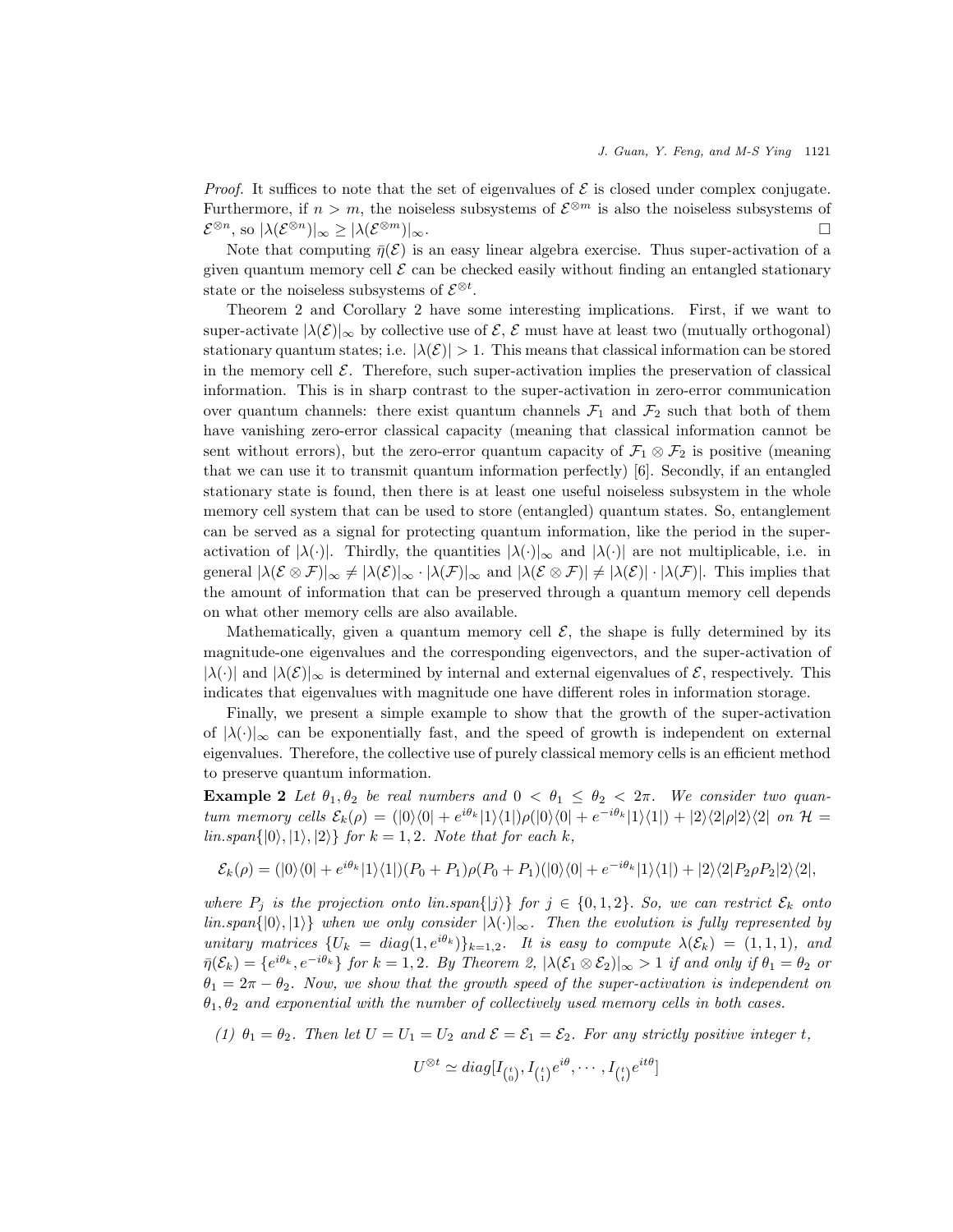*where*  $I_k$  *is the identity matrix with dimension*  $k$ *. Then*  $|\lambda(\mathcal{E}^{\otimes t})|_{\infty} > \binom{t}{t/2}$  *if*  $t$  *is even; otherwise*,  $|\lambda(\mathcal{E}^{\otimes t})|_{\infty} > {t \choose (t-1)/2}$ .

(2)  $\theta_1 = 2\pi - \theta_2$ , *i.e.*  $U_1 = U_2^{\dagger}$ . For any strictly positive integer t,  $|\lambda|(\mathcal{E}_1 \otimes \mathcal{E}_2)^{\otimes t}|_{\infty} \geq {t \choose t/2}^2$ *if t is even; otherwise*  $|\lambda|(\mathcal{E}_1 \otimes \mathcal{E}_2)^{\otimes t}]|_{\infty} \geq {t \choose (t-1)/2}^2$ .

*Therefore, in the above cases, the growth speed is independent on*  $\theta_1, \theta_2$ *. Specifically, by Stirling's approximation,*  $\begin{pmatrix} t \\ t/2 \end{pmatrix}$  and  $\begin{pmatrix} t \\ (t-1)/2 \end{pmatrix}$  both are growing up exponentially with t and  $|\lambda(\mathcal{E}^{\otimes t})|_{\infty} \leq n^t$  *with dim* $(\mathcal{H}) = n$ , so  $|\lambda(\cdot)|_{\infty}$  *has an exponential growth.* 

# 5 Conclusion

We proved that the existence of entangled stationary states of a given purely classical memory cell is necessary and sufficient for super-activating it to store quantum information, whereas a null memory cell can only be super-activated to preserve classical information. We also proposed a simple method to check whether such super-activation happens by computing its external and internal eigenvalues, respectively. Moreover, once activated, the preserved quantum information may have exponential growth with the number of the used memory cells. This provides an efficient way to perfectly preserve quantum information even when the quantum memory cell is fully classical.

At this moment, we only have a simple example showing the exponential growth of superactivation of the amount  $|\lambda(\cdot)|_{\infty}$  of stored quantum information. In future research, we expect to give a general characterization of the growth speed of  $|\lambda(\cdot)|_{\infty}$ .

A recent work [8] indicated that if we consider unital quantum memory cell  $\mathcal{E}(\mathcal{E}(I))$ I) and use the decoherence-free subsystems storing quantum information, then the superactivation of quantum information cannot exist. So checking the existence for general quantum memory cells is also an interesting problem.

## Acknowledgements

This work was partly supported by the National Key R&D Program of China (Grant No: 2018YFA0306701), the National Natural Science Foundation of China (Grant No: 61832015) and the Australian Research Council (ARC) under grant Nos. DP160101652 and DP180100691.

## References

- 1. Cédric Bény, Achim Kempf, and David W Kribs. Generalization of quantum error correction via the heisenberg picture. *Physical Review Letters*, 98(10):100502, 2007.
- 2. Robin Blume-Kohout, Hui Khoon Ng, David Poulin, and Lorenza Viola. Characterizing the structure of preserved information in quantum processes. *Physical Review Letters*, 100(3):030501, 2008.
- 3. Robin Blume-Kohout, Hui Khoon Ng, David Poulin, and Lorenza Viola. Information-preserving structures: A general framework for quantum zero-error information. *Physical Review A*, 82(6):062306, 2010.
- 4. Man-Duen Choi and David W Kribs. Method to find quantum noiseless subsystems. *Physical Review Letters*, 96(5):050501, 2006.
- 5. Toby S Cubitt, Jianxin Chen, and Aram W Harrow. Superactivation of the asymptotic zero-error classical capacity of a quantum channel. *IEEE transactions on information theory*, 57(12):8114– 8126, 2011.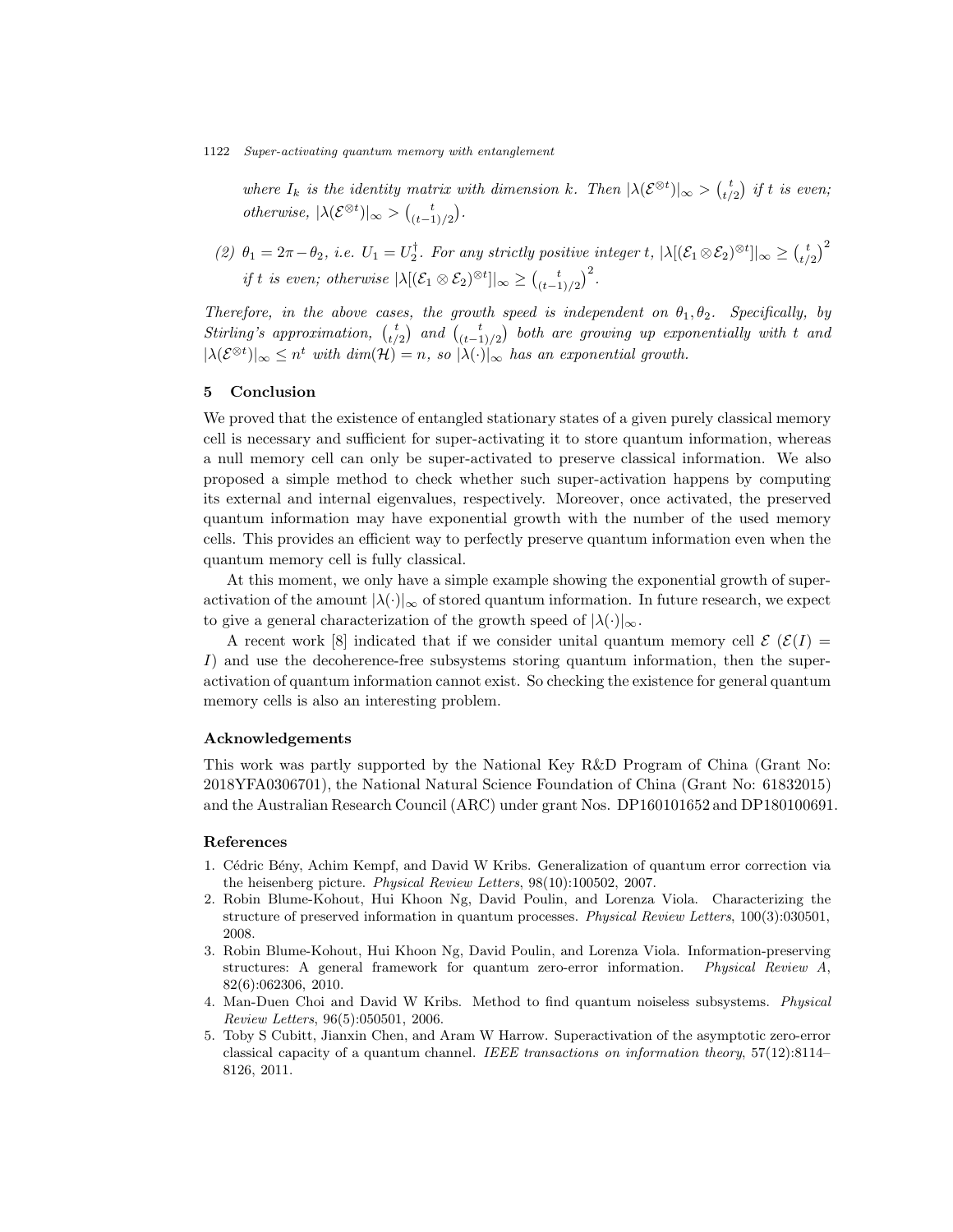- 6. Toby S Cubitt and Graeme Smith. An extreme form of superactivation for quantum zero-error capacities. *IEEE Transactions on Information Theory*, 58(3):1953–1961, 2012.
- 7. Ji Guan, Yuan Feng, and Mingsheng Ying. Decomposition of quantum markov chains and its applications. *Journal of Computer and System Sciences*, 95:55–68, 2018.
- 8. Samuel Jaques and Mizanur Rahaman. Spectral properties of tensor products of channels. *Journal of Mathematical Analysis and Applications*, 465(2):1134–1158, 2018.
- 9. Emanuel Knill. Protected realizations of quantum information. *Physical Review A*, 74(4):042301, 2006.
- 10. David Kribs, Raymond Laflamme, and David Poulin. Unified and generalized approach to quantum error correction. *Physical Review Letters*, 94(18):180501, 2005.
- 11. David W Kribs, Raymond Laflamme, David Poulin, and Maia Lesosky. Operator quantum error correction. *Quantum Information* & *Computation*, 6:383–399, 2006.
- 12. Greg Kuperberg. The capacity of hybrid quantum memory. *IEEE Transactions on Information Theory*, 49(6):1465–1473, 2003.
- 13. Daniel A Lidar. Review of decoherence free subspaces, noiseless subsystems, and dynamical decoupling. *Adv. Chem. Phys.*, 154:295–354, 2014.
- 14. F Mintert, C Viviescas, and A Buchleitner. Basic concepts of entangled states. In *Entanglement and Decoherence*, pages 61–86. Springer, 2009.
- 15. Alireza Shabani and Daniel A Lidar. Theory of initialization-free decoherence-free subspaces and subsystems. *Physical Review A*, 72(4):042303, 2005.
- 16. Xiaoting Wang, Mark Byrd, and Kurt Jacobs. Numerical method for finding decoherence-free subspaces and its applications. *Physical Review A*, 87(1):012338, 2013.
- 17. Xiaoting Wang, Mark Byrd, and Kurt Jacobs. Minimal noise subsystems. *Physical Review Letters*, 116(9):090404, 2016.
- 18. Michael M Wolf. Quantum channels & operations: Guided tour. *Lecture notes available at https://www-m5.ma.tum.de/foswiki/pub/M5/Allgemeines/MichaelWolf/QChannelLecture.pdf*, 5, 2012.
- 19. Shenggang Ying, Yuan Feng, Nengkun Yu, and Mingsheng Ying. Reachability probabilities of quantum markov chains. In *International Conference on Concurrency Theory*, pages 334–348. Springer, 2013.
- 20. Wojciech H Zurek. Pointer basis of quantum apparatus: Into what mixture does the wave packet collapse? *Physical Review D*, 24(6):1516, 1981.

# Appendix: Proof of Lemma 1

 $\bigoplus_{k=1}^n(\mathcal{H}_{A_k}\otimes\mathcal{H}_{B_k})\oplus\mathcal{K}$ , and X an eigenvector corresponding to some  $a\in\eta(\mathcal{E})$ . Then **Lemma 2** Let  $\mathcal{E}$  be a quantum operation on  $\mathcal{H}$  with the fixed-point decomposition  $\mathcal{H}$  =  $X \in B(\mathcal{K}^{\perp}).$ 

*Proof.* Following [18, Proposition 6.3],  $\mathcal{E}_{\phi}$  is generated by  $\mathcal{E}$  as follow. Let  $\{E_i\}$  be the Kraus operators of  $\mathcal{E}$ , i.e.  $\mathcal{E}(\cdot) = \sum_i E_i \cdot E_i^{\dagger}$ . Then its matrix representation is defined to be  $M = \sum_i E_i \otimes E_i^*$ . Assume that  $M = SJS^{-1}$  is the Jordan decomposition of M, where

$$
J = \sum_{k=1}^{K} \lambda_k P_k + N_k,
$$

 $N_k^{d_k} = 0$  for some  $d_k > 0$ ,  $N_k P_k = P_k N_k = N_k$ ,  $P_k P_l = \delta_{kl} P_k$ ,  $\text{tr}(P_k) = d_k$ , and  $\sum_k P_k = I$ . Let  $J_{\phi} := \sum_{k:|\lambda_k|=1} P_k$ . Then we write  $\mathcal{E}_{\phi}$  for the super-operator with the matrix representation  $SJ_{\phi}S^{-1}$ .

By the definition, we first observe that  $\mathcal{E}_{\phi}(X) = X$  for all X with  $\mathcal{E}(X) = aX$  for some  $a \in \eta(\mathcal{E})$ . Then following [19], K is transitive, i.e. for all  $\rho \in D(\mathcal{H})$ ,  $\lim_{n\to\infty} \text{tr}(P\mathcal{E}^n(\rho)) = 0$ ,